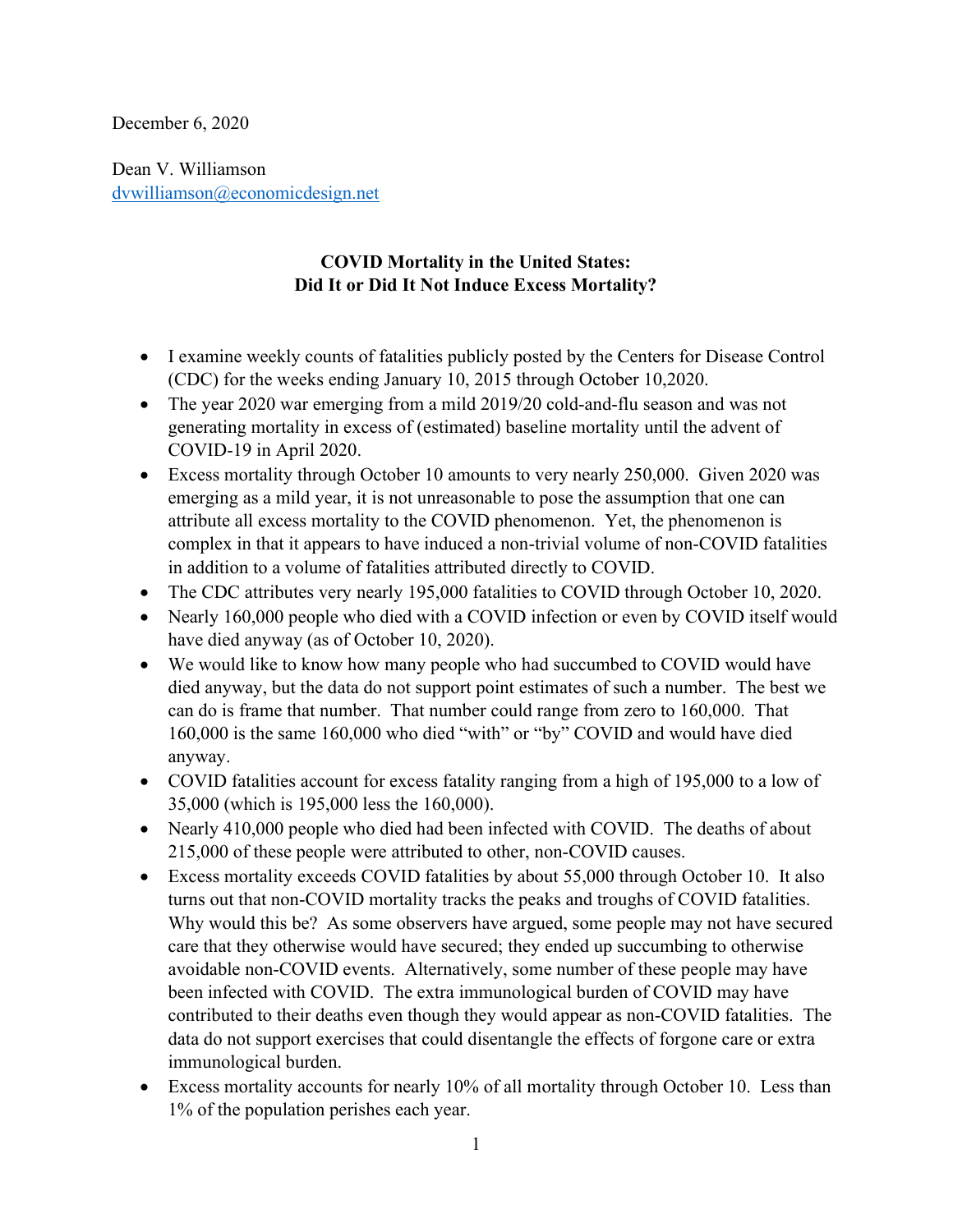- Comparisons of COVID-19 to the Spanish Flu of 2018 are inappropriate in that (1) the median age of death attributed to Spanish Flu was 28 whereas the median age of death attributed to COVID is about 80; (2) the death toll from Spanish Flu was a much larger.
- Results reported here depend on the assumption that the susceptibility of the population to disease and mortality from one year to the next is comparable, but one can imagine that a population emerging from a sequence of two mild cold-and-flu seasons, such as the population that entered the COVID pandemic, would be less healthy and more susceptible to COVID. Had the previous cold-and-flu seasons been harsher, the effects of COVID may have been markedly diminished.
- Total mortality in 2021 will likely be diminished and will likely trace a trajectory well below the estimated benchmark mortality, because COVID will have already taken away the most vulnerable people.

In November John Hopkins University posted a notice about a study that purported to demonstrate that fatalities attributed to COVID-19 have not appreciably contributed to total mortality in the United States. Indeed, the researcher, economist Genevieve Briand, went on to suggest that, during the peak of COVID fatalities in April, an appreciable volume of non-COVID fatalities had actually been attributed to COVID. Among other things, an appreciable volume of fatalities from heart attacks and other circulatory conditions appear to have gone underreported at just the time that COVID fatalities were ramping up. Taken all together, the COVID phenomenon amounted to a relabeling of fatalities that would have occurred in 2020 absent the advent of COVID. Thus, while COVID fatalities might have appeared to spike, total fatalities might not have changed much. One is invited to conclude (it seems) that while the spike in COVID fatalities would appear to be a source of much merited distress, the reality is that a proper accounting of total fatalities shows no appreciable increases. The distress is not merited.

I have not had a chance to see an actual paper, but I have stumbled upon Dr. Briand's video presentation of November 11. The presentation, titled "COVID-19 Deaths: A Look at U.S. Data", is posted here: https://www.youtube.com/watch?v=3TKJN61aflI

Over the previous day I have taken some time to review much the same data that Dr. Briand had secured. Dr. Briand and I both work out of data publicly posted by the CDC. The CDC sits on top of much richer data and would be much better situated to study the effects of COVID-19 on total mortality, but those of us outside of the CDC must venture forth with the data we have, not with the data we wish we had.

In this short note I advance some conclusions, observations and hypotheses that may yet inform further research. I offer conclusions that I think the data can support. I offer observations about patterns in the data that can inform how we think about the processes that generate mortality statistics. I then pose some ideas about how one might expect mortality statistics to evolve over the coming year.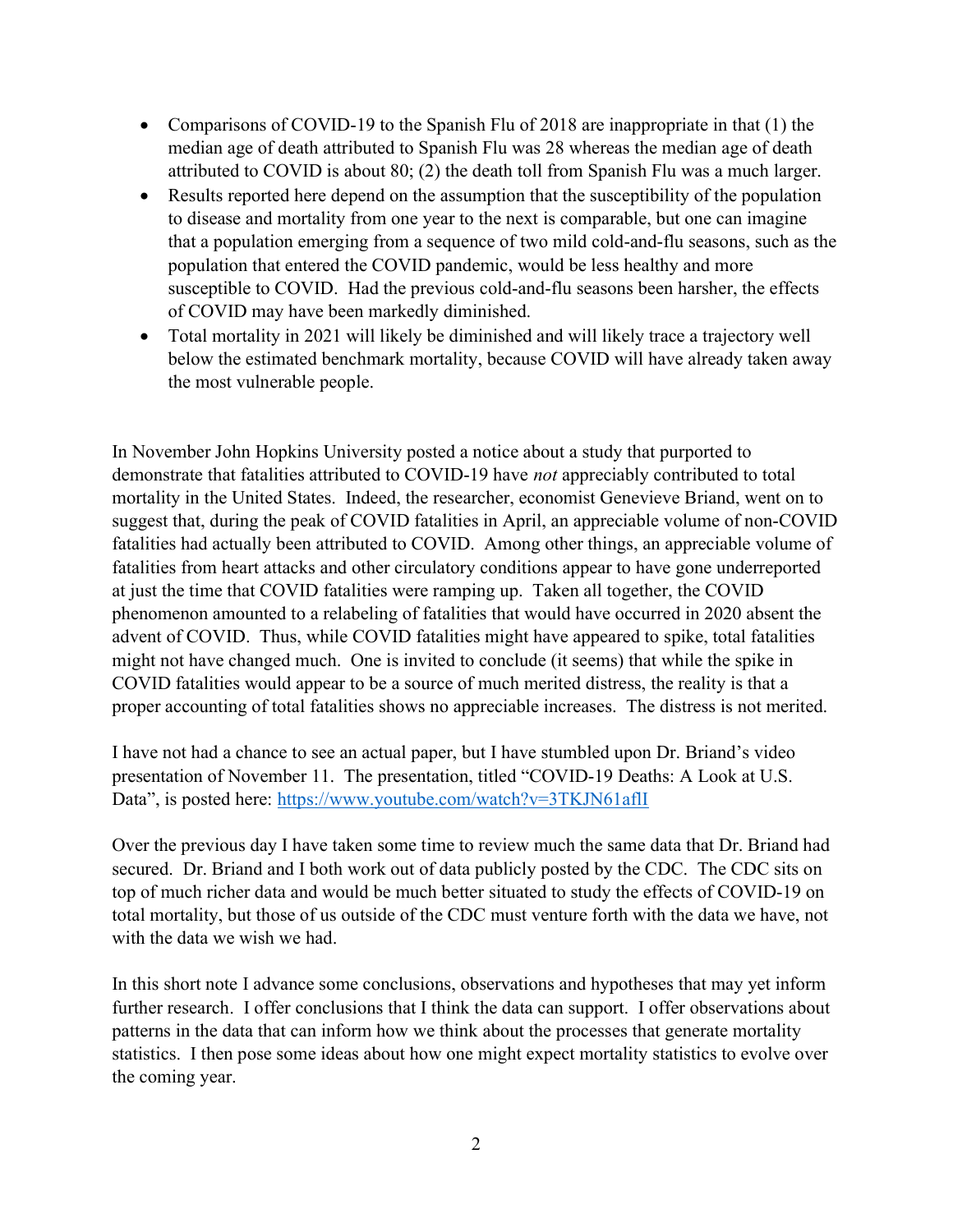My first conclusion is that it is hard *not* to discern an effect of COVID-19 on total mortality in 2020. The year 2020 appears to have been emerging from a mild 2019/2020 cold-and-flu season and was on pace to generate nothing more than a baseline count of total fatalities – one cannot discern evidence of "excess" mortality in early 2020 – but in April 2020 that changed. At the same time, however, the mortality data are consistent with what everyone already knows: COVID's toll has been concentrated on people who were already bearing a heavy disease burden. No surprise these people tended to be elderly or otherwise immunosuppressed. Yet, the conclusion that COVID did induce an increase in total mortality would imply that these most vulnerable people would have lived a little longer – but not obviously much longer. How much longer remains a question: one month, one year, two more years in a nursing home?

The data examined here will not support a finely-tuned answer to the question of "How much longer?", but just asking it is important, because it imposes some discipline on our characterization of the burden of the disease on society. Many observers have breathlessly compared the coronavirus phenomenon to the Spanish Flu of 1918. The comparison reflects something less than discipline. The CDC estimates that the Spanish Flu took away about 675,000 Americans. Proportionally, that would come to about 2.3 million Americans in 2020. The greatest part of the tragedy, however, was the fact that the median age of death attributed to the Spanish Flu was about 28. The Spanish Flu took away people just coming in to their physical prime. Indeed, one might be shocked to know that more American soldiers fighting in France in 1918 succumbed to Spanish Flu than had succumbed to German bullets and shells. No less shocking is the fact that these young people were the opposite of immunosuppressed. Their strong immune systems induced "cytokine storms", immune responses so strong that the victims ended up drowning in fluids accumulating in their lungs.

Meanwhile, the median age of death attributed to coronavirus is either 79, 80, 81, 82 depending on what country one looks at. (In Italy its  $82<sup>1</sup>$ ) In all cases the median age of death attributed to COVID-19 is very nearly the median age of death from plain old death. In other words, COVID really is taking away the most vulnerable. Harsh, but not as harsh as Spanish Flu in that the Flu deprived people of decades of life and imposed disability on many of the young survivors. Indeed, the age distribution of COVID fatalities is more forgiving than even that of a harsh flu season in the United States in that the flu will take away a high proportion of young children – and we do not close schools to accommodate the flu. American soldiers in France and a modest number of young people at home during, say, the 2017/18 cold-and-flu season may have been deprived of 50, 60, 70 years of life. Comparing COVID to Spanish Flu is worse than "not helpful".

To recount: COVID has taken a toll of people who yet had some modest amount of time left to live. If all of these people really were on the absolute verge of death – if they were likely to have imminently died anyway – then COVID would have had no effect on total mortality. But it has

<sup>&</sup>lt;sup>1</sup> As of December 2, 2020: https://www.epicentro.iss.it/en/coronavirus/bollettino/Report-COVID-2019\_2\_december\_2020.pdf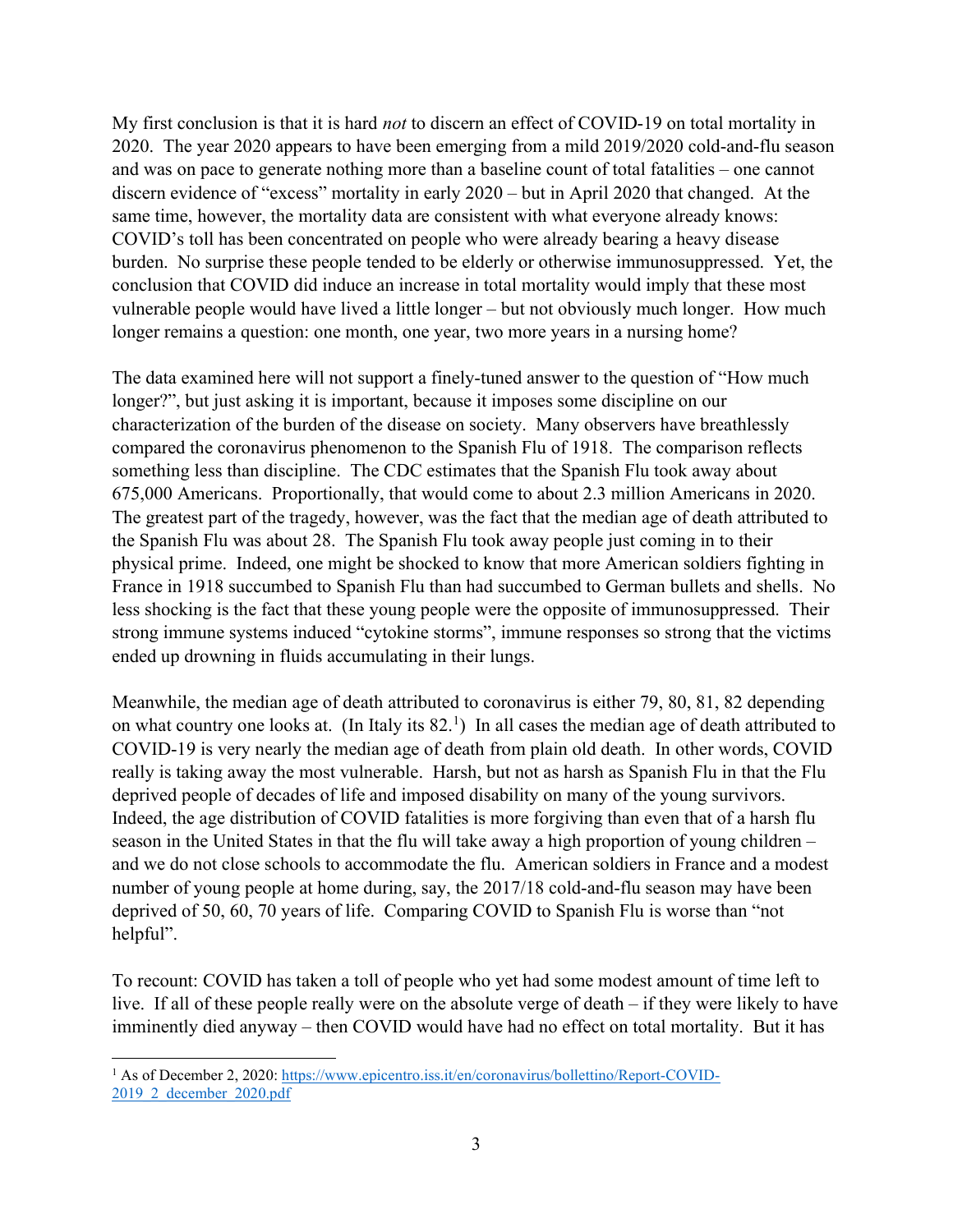had some discernible effect. The data are consistent, however, with that effect being far less harsh than a simple count of fatalities might suggest. The people who have succumbed to COVID-19 may, on average, have had some time yet to live, but it is not obvious that they would have had much time. Getting a finely-tuned estimate of the time they would have had would at least require a thoughtful accounting of underlying morbidity and age. It is something the CDC would be better equipped to pursue given its superior access to data.

My principal observation is that mortality data exhibit obvious seasonality across the most prominent causes of death. That alone might strike one as a little surprising. Why, for example, should cancers exhibit seasonality? More striking, however, is the fact that seemingly distinct causes of death exhibit much the same seasonality. Respiratory conditions like flu or pneumonia may exhibit certain expected seasonality with deaths rising in the colder seasons and retreating in the warmer months. But deaths attributed to circulatory events (heart attacks, strokes and such) exhibit the same seasonality. Even cancers exhibit the same seasonality albeit less dramatically.

One thing one can get from this is that a salient aspect of old age is immunosuppression. Even cancers reflect immunosuppression. Before effective treatment protocols for HIV became available, the people who acquired AIDS – Acquired Immune Deficiency Syndrome – did not die from AIDS. Not directly. They succumbed to opportunistic infections and unusual cancers. And this raises a question about how we should account for fatalities induced by AIDS. Did a person die of AIDS or from Kaposi sarcoma (a cancer)? Alternatively, did that person succumb to an unusual pneumonia? It is no accident that the medical field innovated concepts like "AIDS related cancers". Assigning causes of death is an imperfect business.

The data are consistent with the idea that that people, immunosuppressed or not, are under more duress in the colder months. Immunosuppressed individuals, already under the duress of dealing with heart conditions or other conditions, find themselves under even more duress. They get a bad cold, and the added stress of the infection kills them. Maybe the cold induces a heart attack. But, if we are to assign a single mode of death, what should it be? A generic diagnosis of "old age" would have something to recommend it insofar as one could credit death to immunosuppression. Immunosuppression would also account for the tight correlation of the frequency of seemingly disparate modes of death.

On to the data: I build up results through a series of graphs. The first represents total weekly mortality in the United States for weeks ending January 10, 2015 through October 10, 2020. I ignore data available after October 10, because they appear incomplete as of the writing of this note.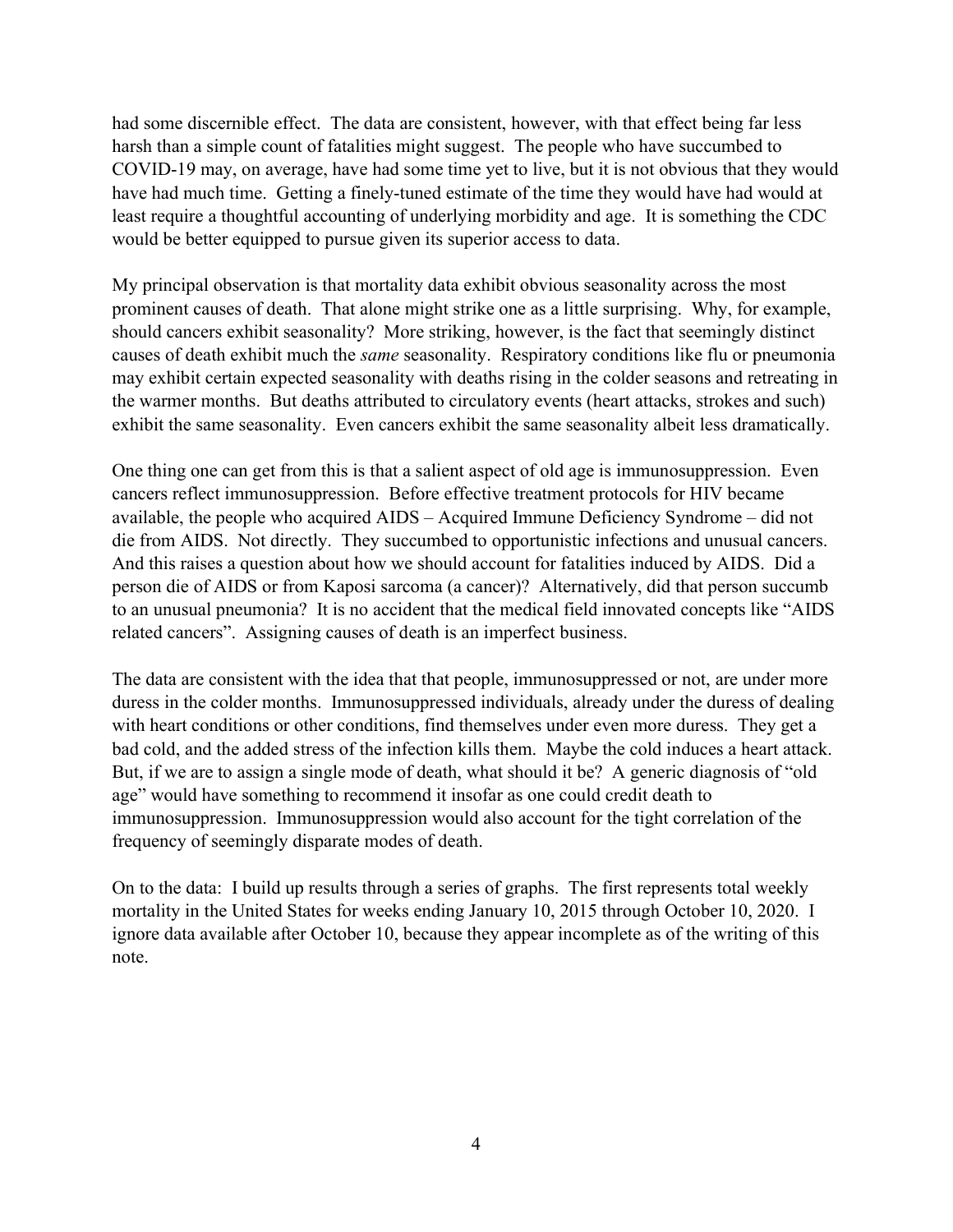

What would a Martian just landing on Earth today make of this graph? Visual inspection alone reveals obvious seasonality in the data. Fatalities peak during "cold-and-flu season" and moderate through the warmer months. The living is easier in summertime with fatalities in each year coasting to a nadir in August. Mortality tends to peak in January. That peak can be conspicuous, as in January 2015, January 2017 or January 2018. In contrast, the cold-and-flu seasons of 2015/16, 2018/19 and even 2019/20 appear modest. Meanwhile, the year 2020 does stand out in that the 2019/20 cold-and-flu appears to have been modest, but mortality then spiked in April 2020. This spike is the first discernible evidence of COVID-19.

Mortality peaks twice in 2020, in April and then again in August. In August one might have expected total weekly fatalities to have settled on a seasonal nadir a little over 50,000. Instead, fatalities peaked at nearly 65,000. Something was happening.

One way to begin characterizing whether or not mortality had increased after COVID injected itself in the population is to compare trends. For starts, I illuminate linear trends pre-COVID and with COVID. Consider the following graph.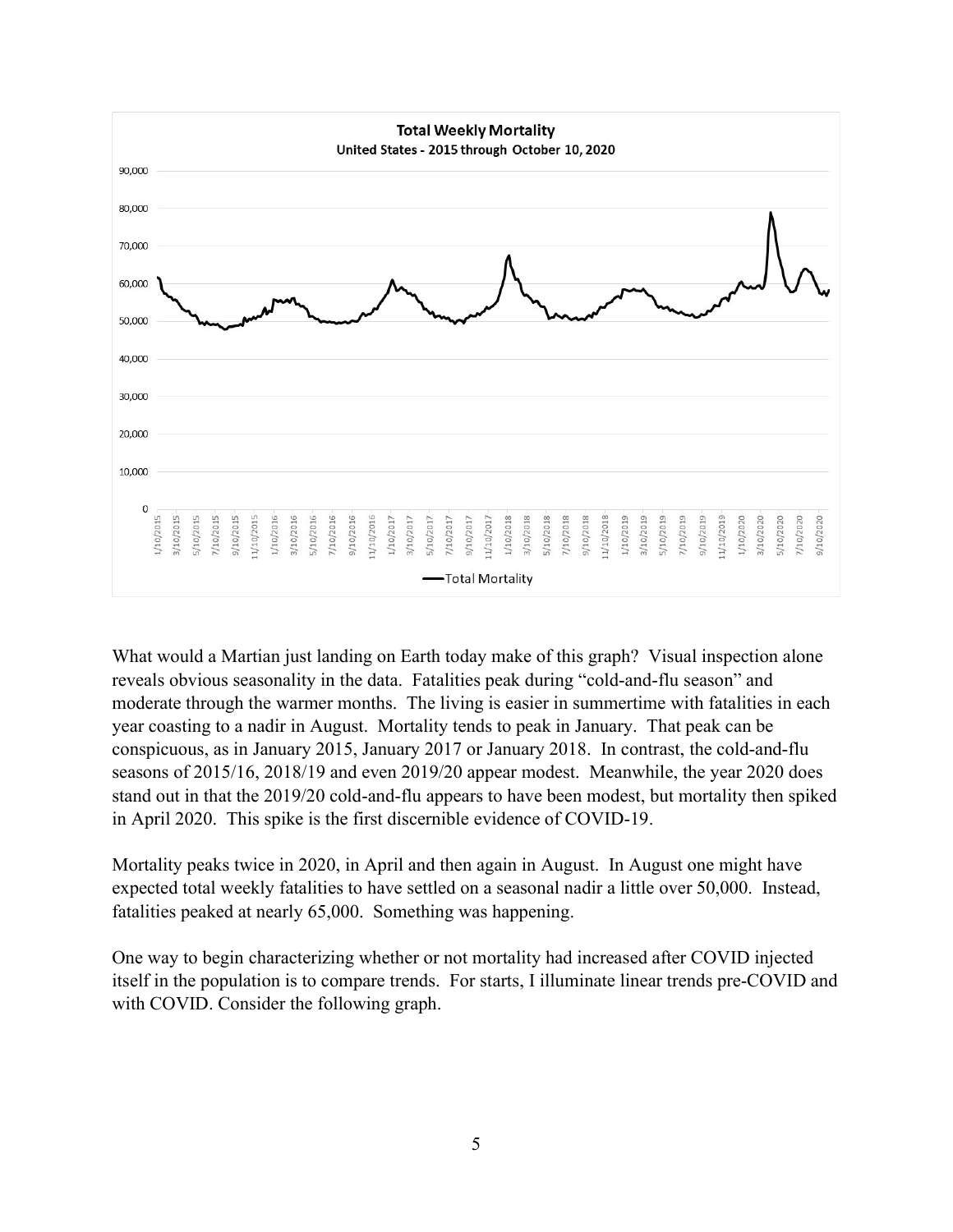

In this graph I add two linear trends, a "pre-COVID" trend line fitted to data ranging from January 2015 through March 2020, and another linear trend line encompassing all data from January 2015 through October 10, 2020. The linear trend line rises at a rate of 3.73 extra fatalities per day. Evidence that mortality is increasing, on average, day-by-day is uninteresting given that population is growing appreciably year-to-year. Of some interest, however, is the fact that the linear trend before the advent of COVID was 1.79. Is the more than doubling of the trend from 1.79 to 3.73 interesting? The comparison of the one trend line to the other does not conform to an orthodox analysis of a structural change in the underlying processes that generate mortality, but the doubling suggests that there had, in 2020, been an important innovation in those processes. It is not obvious, however, that that innovation amounts to more than a passing episode (the coronavirus comes once and then goes away, say) or becomes an established feature of the mortality process. But, even if it does become established for the long term, it is not obvious that the mortality process may induce adaptations (broad-based immunity, for example) that relegate the virus to little more than noise in the data. It would be nice to be able to forecast the evolution of the mortality process, but the available data really don't support any reliable exercises.

Barring forecasts, can one at least craft a plausible counterfactual?: Absent the advent of the coronavirus phenomenon, what would total mortality have looked like to date in 2020? I would affirmatively suggest that the data can support the crafting of a benchmark – something much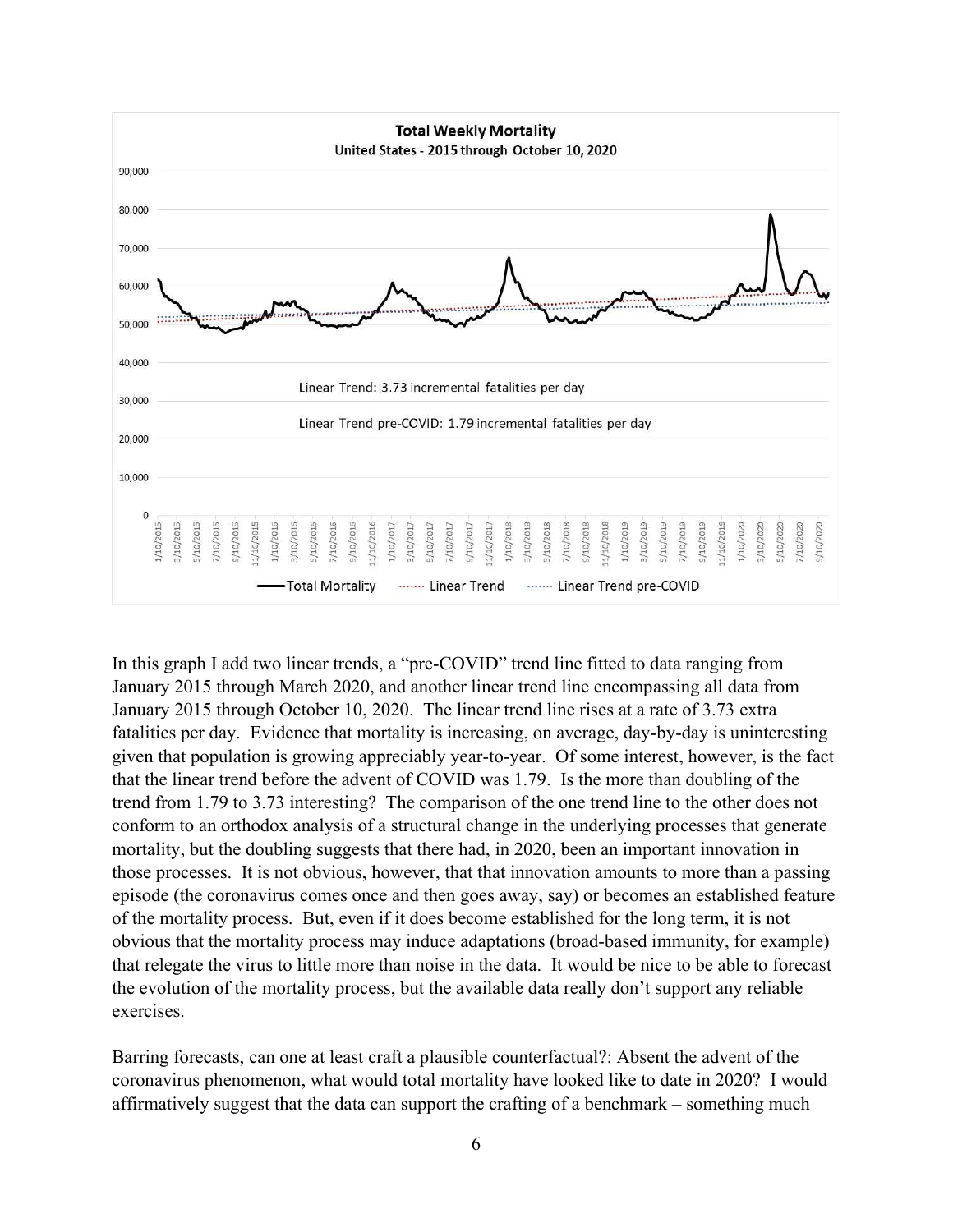better than a mere linear trend – against which one might contrast the recent and short experience of COVID-induced mortality. Specifically, in place of a linear trend, I use the pre-COVID data to craft a more elaborate benchmark. The benchmark curve accommodates the seasonality of mortality processes and makes some accommodation for at least one dynamic aspect of the mortality process, population growth. The idea is that, so long as the profile of age and morbidity in the population is comparable for one year to the next, then total mortality should roughly track changes in population. As a rough approximation, such an assumption might be reasonable. I revisit this issue further below.

I crafted a benchmark based on a non-linear regression that accommodated seasonality in a mechanical way: it includes of sine wave. Accommodating a sine wave requires the inclusion of three variables, one each to accommodate a good fit for amplitude, frequency and a phase shift. The regression does not include any explicitly dynamic components (it features no lagged variables or lagged error processes). It amounts to a purely descriptive exercise. But, does it fit the pre-COVID data well, and does it provide a plausible benchmark against which to contrast six months of COVID experience? I would suggest, yes.

I fit the following equation to weekly data for the weeks ending January 10, 2015 through October 10, 2020:

Total Mortality<sub>t</sub> = 
$$
\alpha + \theta
$$
Population<sub>year</sub> +  $\beta t$   
+ $\gamma$ Population<sub>year</sub>sin $\left((\delta + \sigma t) \frac{2\pi}{365.25}\right) + \varepsilon_t$ 

where  $t =$  week ending date and Population is indicated by year.

Given the scaling factor  $\frac{2\pi}{365.25}$ , one can expect the estimate of the frequency coefficient  $\sigma$  to be very close to 1. (The 99% confidence interval of the point estimate is [0.9925 – 1.0103].) The phase shift coefficient δ will indicate the phase shift enumerated in days. (It shifts the curve 56 days left of January 1, 2015. The curve thus hits inflection points roughly in early November and early May.) The term  $\gamma$ Population  $_{year}$  accommodates the prospect that the amplitude of the sine wave will increase as population increases. It captures a difference between maximum weekly mortality and minimum weekly mortality of about 8,000 in a given year.

I append the mortality benchmark to the following graph: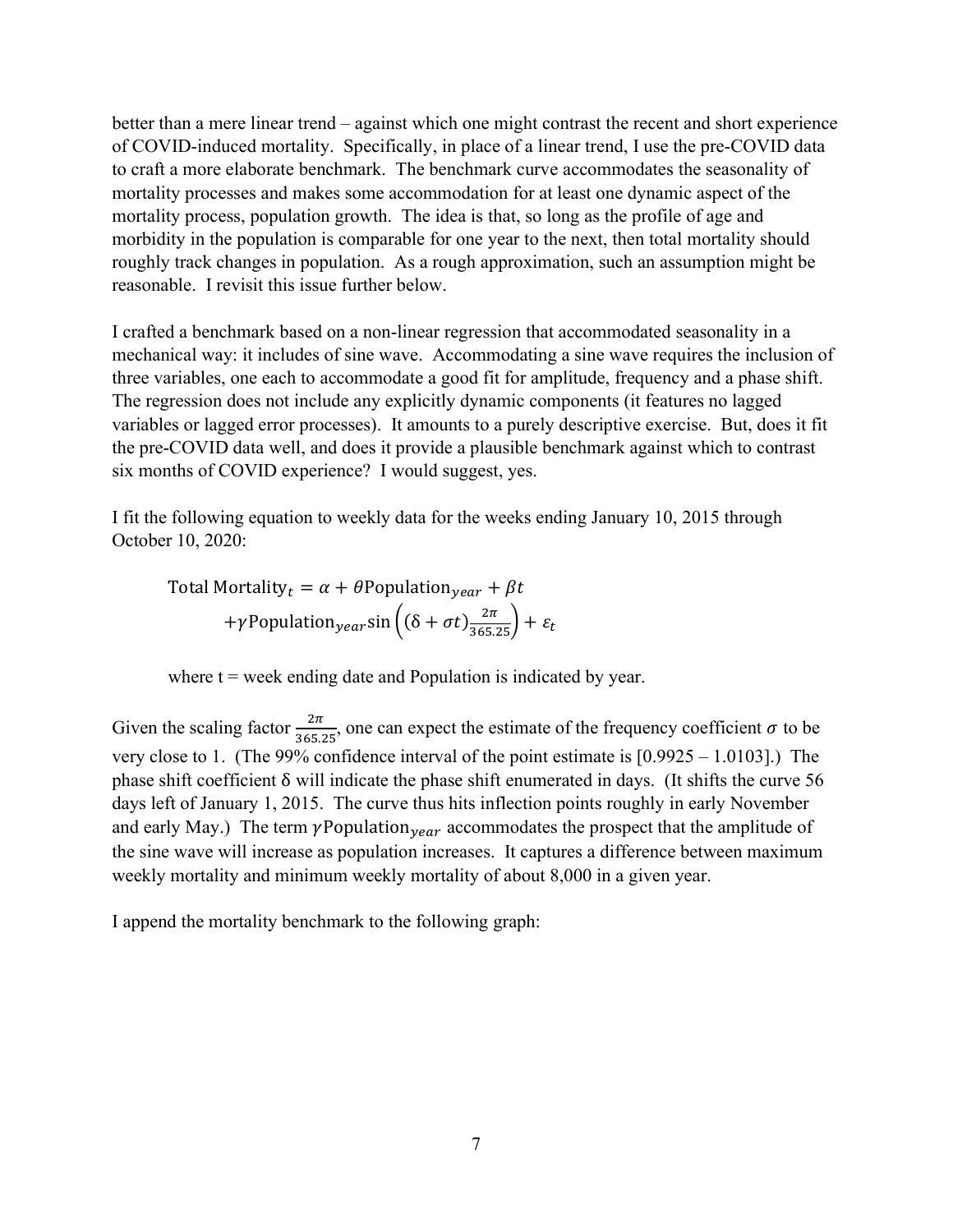

The benchmark does not capture spikes such as the spikes in January 2015, January 2017 or January 2018, but it does capture the seasonal trend, and it goes some way toward capturing population growth. The value of the benchmark, however, is in its contrast with actual mortality after the advent of COVID. The extent to which actual mortality exceeds the benchmark constitutes a measure of "excess mortality". The 2017/18 cold-and-flu season featured an episode of excess mortality. The COVID experience induced a more severe episode of excess mortality. In other words, the COVID experience really does appear to have induced mortality in excess of what one might have expected were 2020 to have proceeded unperturbed from its modest cold-and-flu season early in the year. But 2020 was perturbed, and that perturbation (COVID-19) shows up conspicuously in the data. Even so, COVID is not a great plague like the great plagues of the  $14<sup>th</sup>$  or  $17<sup>th</sup>$  centuries. Those *actually* great plagues could take away well more than half of a population over a sequence of a few years. In contrast, COVID fatalities may account for 0.059% of the population in 2020, a toll nearly 900 times lower than that of a given great plague.

I note that the population that entered April 2020 may have been particularly susceptible to COVID. That population was coming off of a sequence of two mild cold-and-flu seasons. The population would thus enter April 2020 both older and sicker than a population that would have had to put up with harsher cold-and-flu seasons in 2018/19 and 2019/20. One would need access to richer data in order to craft controls for changes in the underlying susceptibility of the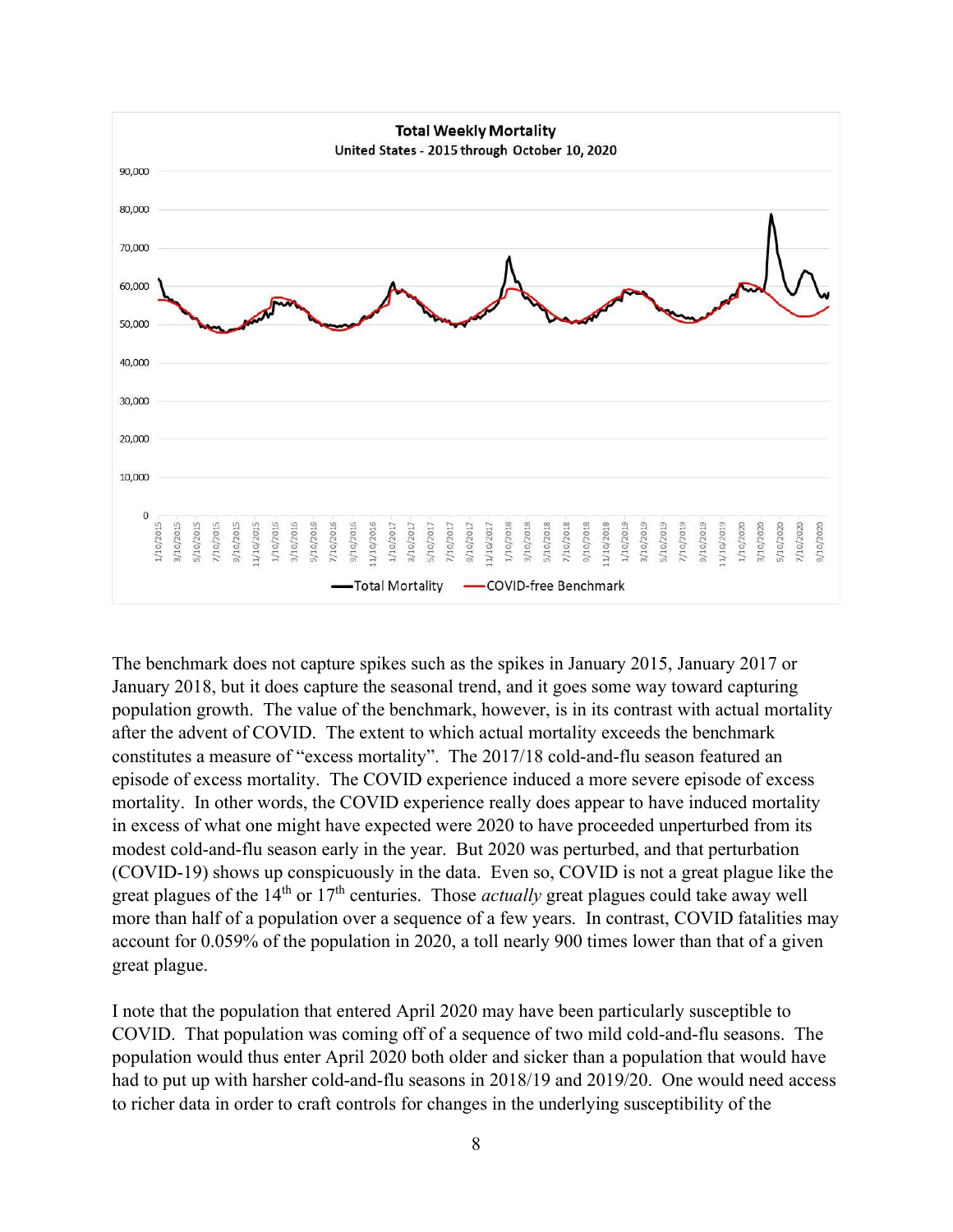population to infectious disease from season to season. All of the results reported here thus depend on the assumption that populations from one year to the next are comparable. But, given the (likely) prospect that the population entering April 2020 was sicker than the populations of 2019 and (especially) 2018, the results will appear worse than they would otherwise be. I note, for example, that excess mortality (as estimated here) in January - February 2018 was very nearly 27,500 whereas mortality was not in excess in either January - February 2019 or January - February 2020 by over 5,000 and 10,000, respectively. One could suggest that fuel for the fire had been building up for two years. I do note, however, that I make some effort to control for population growth, the idea being that larger populations are more likely to produce more fatalities. Controls for population growth may accommodate, if not entirely resolve, the matter of the accumulation of "fuel for the fire".

Conspicuous or not, the COVID phenomenon is not the great plague that journalists or even the experts in government would make it out to be. The gap between the benchmark and mortality during the COVID episode through October 10 represents 249,737 fatalities. Given it appears that 2020 was on track to be a mild year, one can reasonably argue that one can attribute all of those 249,737 fatalities, directly or indirectly, to the coronavirus experience. It turns out, however, that only 195,092 of those fatalities have been attributed directly to COVID. Another 54,645 emerge as fatalities indirectly induced by COVID. Specifically, it appears that individuals and governments made adaptations that induced harm well beyond the COVID toll itself.

To see this, consider the following graph: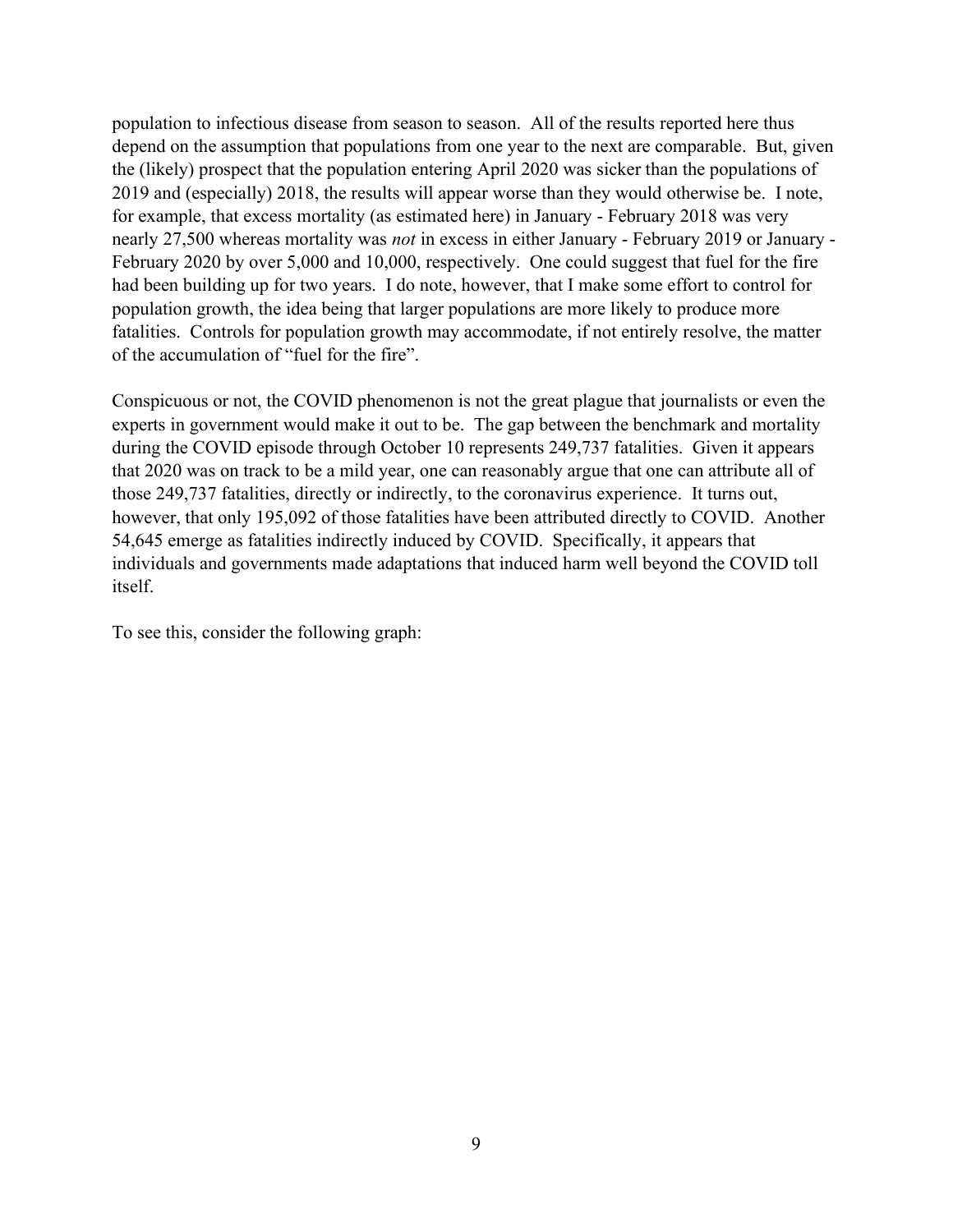

This graph features two extra trajectories: total mortality less mortality attributed to COVID ("Total Mortality less COVID") and total mortality less all mortality of people who died with COVID infections whether or not they had actually succumbed to COVID ("Total Mortality less 'With COVID'"). Note that there is a gap between the benchmark and Total Mortality less COVID. That gap represents the 54,645 in excess fatalities not attributed to COVID. (Let's call them "excess non-COVID fatalities".) Meanwhile, the gap between benchmark mortality and Total Mortality less "With COVID" indicates 158,010 people who had been infected with COVID but would have died even absent the advent of COVID in April 2020. Note, however, what that number 158,010 does *not* imply. It implies neither that any particular 158,010 people had been infected with COVID nor that some of those 158,010 had not actually succumbed to COVID. It does imply that as many as 158,010 deaths may have been attributed to COVID, but those same people would have died (by some other cause) anyway.

What is going on? If one accepts the benchmark as a reasonable measure of expected mortality since the advent of COVID in April 2020, then one has to conclude that excess mortality from April 2020 through early October 2020 was nearly 250,000. COVID had a discernible effect. It is not the case that COVID fatalities supplanted fatalities that would have otherwise happened on a one-for-one basis. But COVID could have supplanted a large number of fatalities – indeed, as many as 158,010. Not likely, but how about 80,000? That is not implausible, but absent much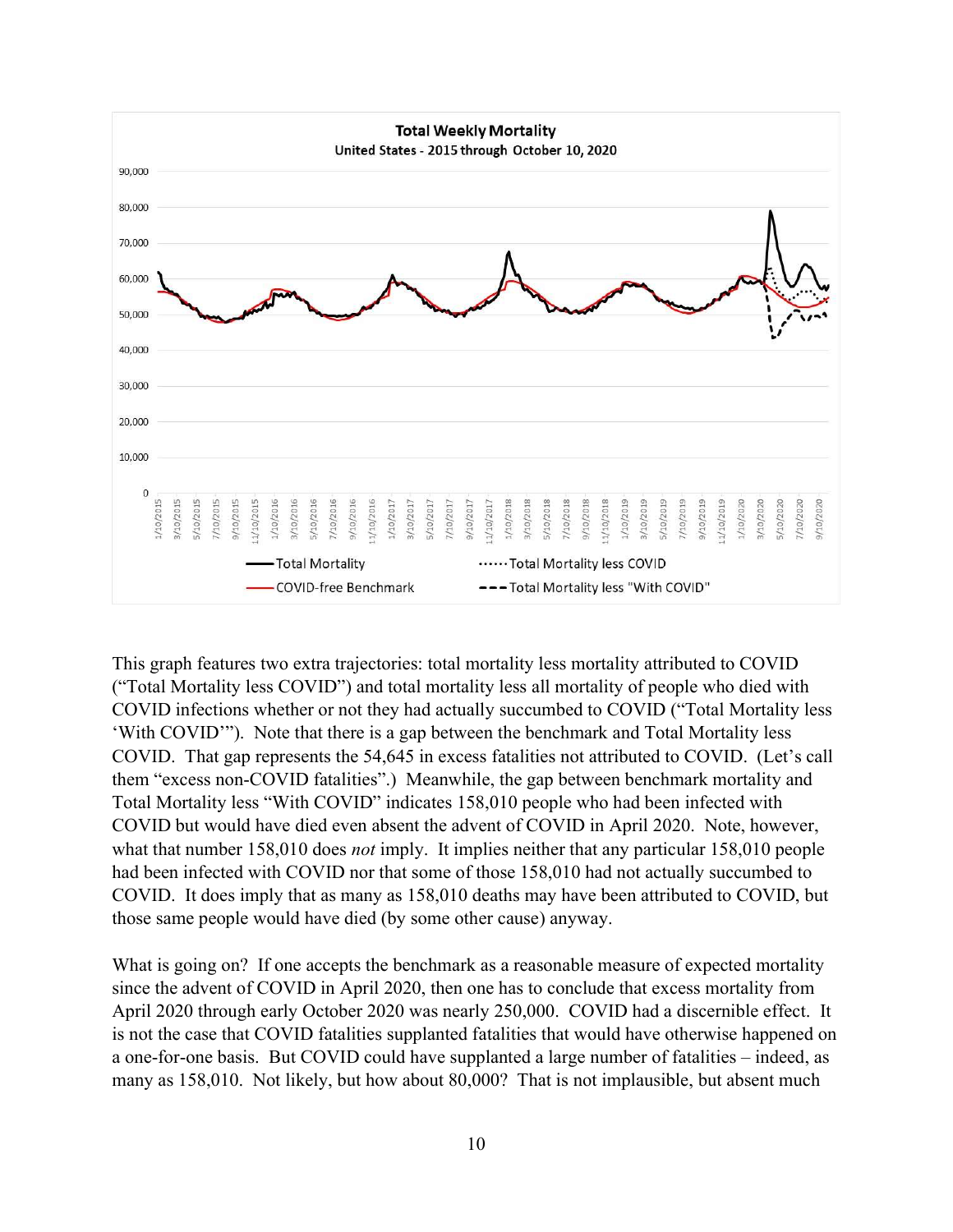more elaborate data, it's hard to impose more structure on this question: How many people who did succumb to COVID would have died from some other cause absent COVID?

But, note what else is going on. Non-COVID fatalities also spike just when COVID fatalities spike. The data alone do not provide explanations, but two explanations would seem obvious. First, some observers have suggested that COVID might indirectly induce non-COVID fatalities were people to forego the healthcare that they would regularly and otherwise secure. They might neglect to secure care, because healthcare providers had denied them care (in order to preserve capacity to accommodate a prospective surge in demands for COVID care), or they themselves might have been too afraid to venture out of the house to healthcare facilities to secure care. Another rationalization would be that many of these non-COVID fatalities were actually "with COVID". Specifically, individuals may have been infected; the extra immunological strain of the infection may have aggravated other conditions; Actual COVID infections may have ultimately contributed to many fatalities without being identified as the principal cause of fatality.



To see this last rationalization in the data, consider the next graph:

The CDC data afford some insight into the more prominent modes of fatality. No surprise these modes comprise the conditions that generally befall the elderly. In this graph I aggregate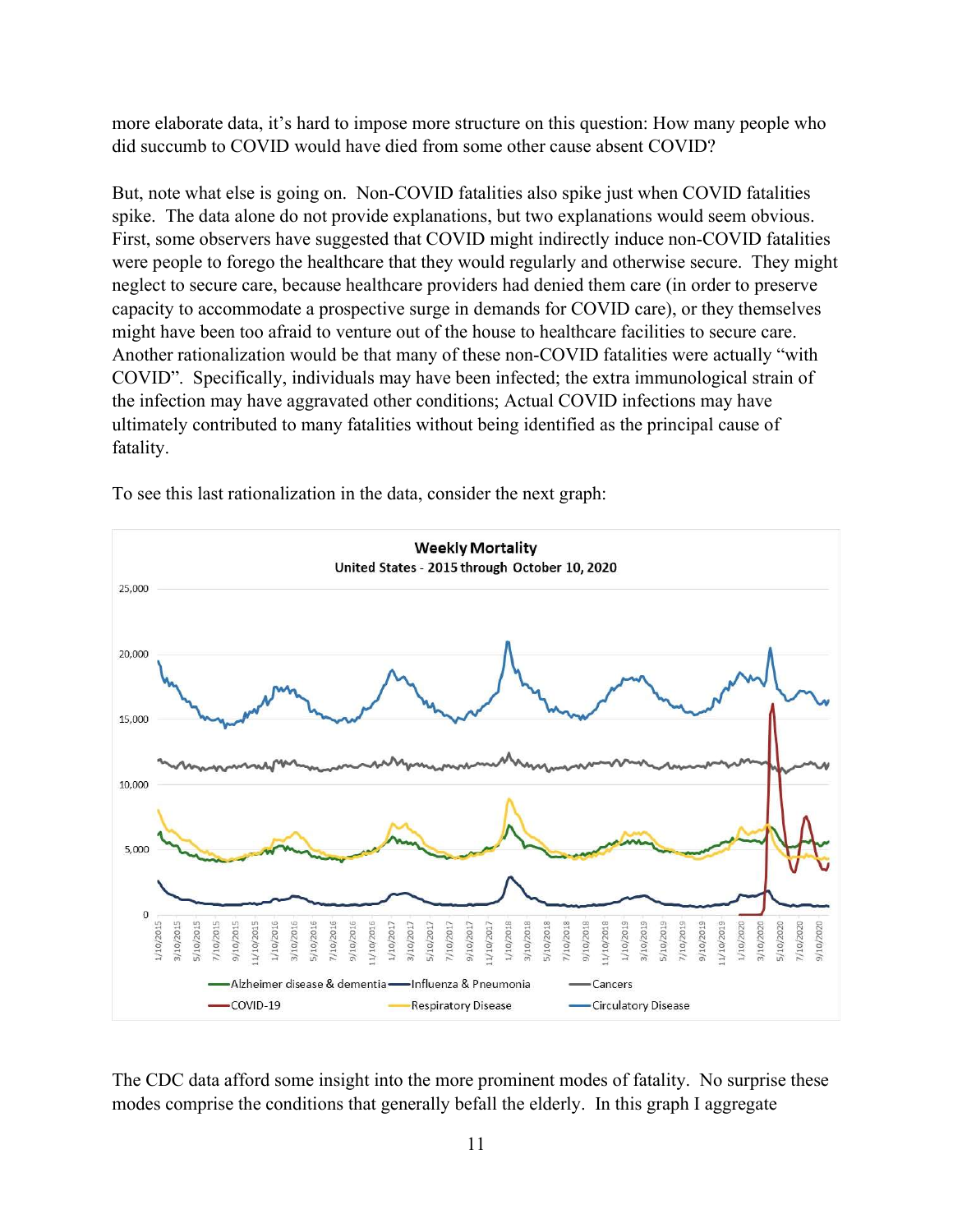respiratory conditions, cancers, and circulatory conditions. I do report "Influenza & Pneumonia" separately, even though they comprise respiratory conditions. I also feature "Alzheimer disease & dementia" as well as deaths attributed to COVID-19.

Putting aside COVID-19: A striking feature of these data is that they all feature seasonality – even "Cancers" exhibits seasonality – and each trajectory features the same seasonality. Fatalities generally peak in January, and the living is easy in August. Note, however, that "Alzheimer disease & dementia" as well "Circulatory Disease" track the COVID peaks in both April and August. The living might normally be easy in August, but not in 2020. People are succumbing to heart conditions and dementia just as the country is experiencing its "second wave" of COVID fatalities. People were also more likely to succumb to heart conditions and dementia during the first wave of COVID fatalities in April.

## Discussion –

Coming in to this exercise I was open to the idea that COVID fatalities were largely displacing fatalities that would have occurred absent the advent of COVID in 2020. That is the kind of proposition that Dr. Briand has advanced in her own analysis of the CDC data. Evidence that total mortality in 2020 had not appreciably increased would be abundantly consistent with that proposition. To explore this proposition, one would have to craft a counterfactual: How many people would have died absent the emergence of COVID? I crafted a benchmark of weekly mortality. The difference between the benchmark and actual mortality constitutes a measure of "excess" mortality.

It is hard to not conclude that COVID has induced excess mortality in 2020. That said, the effects are complex. While the CDC attributes nearly 195,000 fatalities directly to COVID (through October 10, 2020), it is not immediately obvious that one can attribute all (or even most) of that toll to excess mortality. Absent COVID, as many as 160,000 of those 195,000 people may have died in 2020 from other causes. Suppose, however, that we do credit all 195,000 COVID fatalities to excess mortality. That would still leave nearly 55,000 excess non-COVID fatalities. Moreover, it looks like those 55,000 cases are disproportionately made up of heart conditions and cases of Alzheimer's/dementia. These fatalities peak at the same two times that COVID fatalities peak, in April and in August. August is particularly telling, because that's when fatalities by all major causes, including heart conditions and dementia, should be at their lowest for the year.

It is difficult not to conclude that the COVID induced as many as 55,000 non-COVID fatalities. Debate about the mechanisms driving those other, non-COVID fatalities remains open.

Let's revisit the 160,000 people who died "with" or "by" COVID but who would have died anyway in 2020. Suppose the deaths of 80,000 had actually been attributed to COVID. Then we could only attribute  $195,000 - 80,000 = 115,000$  of those direct COVID fatalities to toll of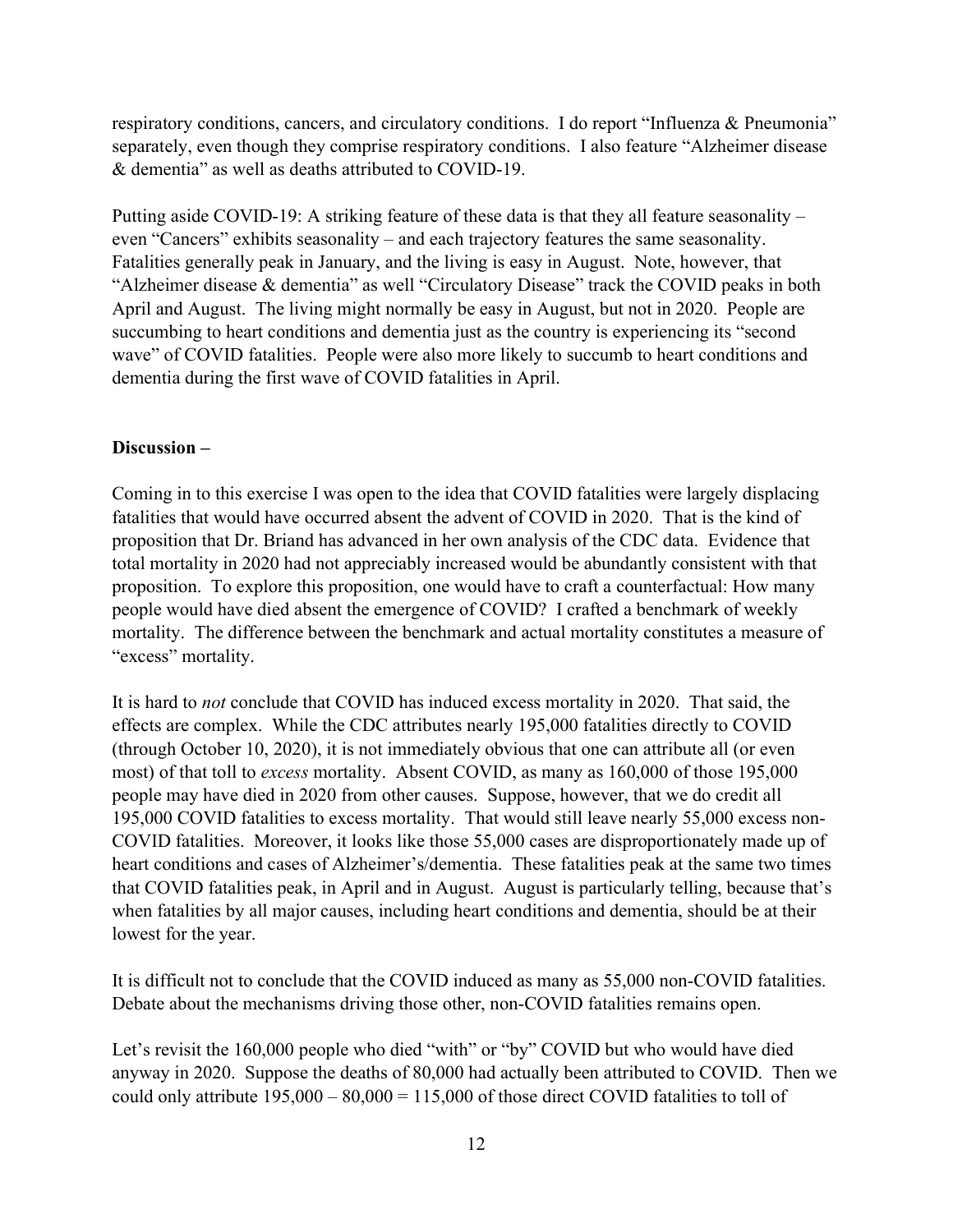excess fatalities. That would leave us with well more than 55,000 excess fatalities. Specifically, excess non-COVID fatalities would total  $250,000 - 115,000 = 80,000 + 55,000 = 135,000$ . We might thus conclude that the burden of unusual peaks of non-COVID fatalities, especially from circulatory conditions and Alzheimer's/dementia, was severe. Indeed, this burden of 135,000 excess non-COVID fatalities would even exceed the 115,000 of excess fatalities directly induced by COVID.

Evidence of the indirect toll of excess non-COVID fatalities raises, as noted, the tricky question of the management of elder care during the pandemic. Were the vulnerable denied essential care? Were they discouraged from securing essential care? Was this really going on while public figures were carrying on about how we need to protect our most vulnerable populations?

The data cannot support point estimates of the toll of fatalities indirectly induced by COVID, but the suggestion is that that toll ranges between  $55,000$  and  $215,000$  (which is  $55,000 + 160,000$ ).

The COVID phenomenon is abundantly discernible in the "big picture" – but it does not comprise the entire picture. Not even close. I note that each week that about 58,000 people perish in the United States. That is like a Vietnam war – every week. We do not fetishize each of the  $58,000 +/- 4,000$  fatalities. We have only been fetishizing the COVID fatalities. A problem with that is that it creates demand for government to "Do Something!", but it is not obvious that government intervention has itself not induced more harm than benefit. As it stands, the CDC data reveal a sizable toll of non-COVID excess fatalities – a sizable toll of non-COVID fatalities that has nonetheless been induced by the COVID phenomenon. A question remains about what portion of those 55,000 derive from the poor management of elder care. A question also remains if as many as 215,000 fatalities could be characterized as "excess non-COVID fatalities". How many of those 215,000 fatalities were induced by poor management of elder care or by counterproductive government interventions?

Questions about the extent of the mis-management of elder care (if any) merely underscores the fact that our collective understanding of the COVID phenomenon remains poor. Characterizing the trajectory of the disease is hard enough, especially where there are competing political demands to both credit and dis-credit government interventions. The disease will diminish and may even disappear on its own accord with or without the application of vaccines. As it naturally diminishes, governments will demand some measure of undue credit.

One reason the disease will naturally diminish is that the population entering 2021 is likely healthier than the population that entered 2020. Excess mortality will likely be discernibly negative in 2021. Such a result would be consistent with (a) COVID having concentrated its toll on the most immunosuppressed (and, thus, vulnerable) part of the population in 2020 – we can likely agree that that is true – and (b) an appreciable share of that most vulnerable population would have lived to see 2021, but not much longer. Such a forecast would seem to be sharply contrary to the expectations that the chief of the CDC, Robert Redfield, seems intent on instilling in us. In a presentation hosted by the US Chamber of Commerce on December 2, the CDC chief